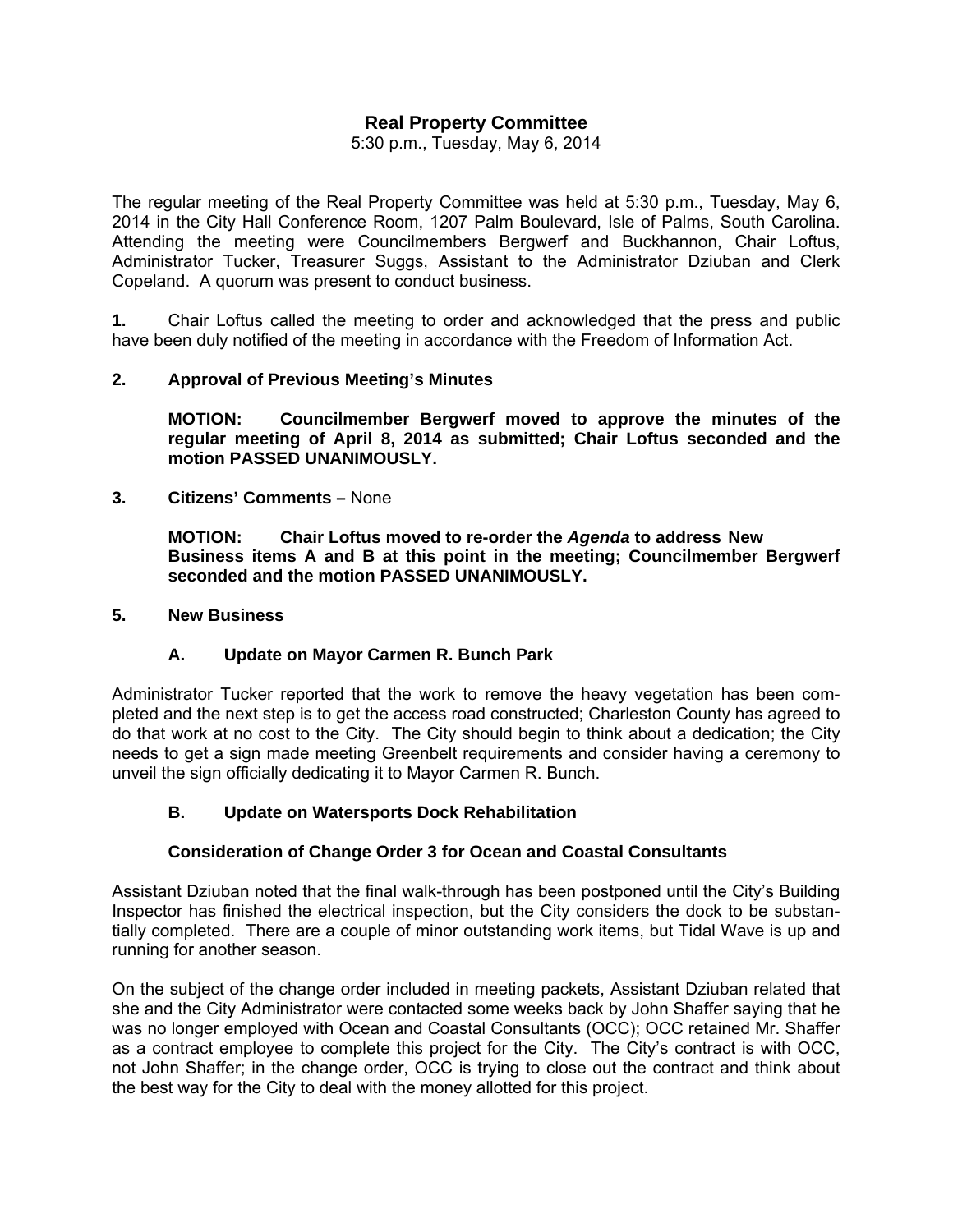Real Property Committee May 6, 2014 Page 2 of 13

Assistant Dziuban recounted from the last meeting that the idea was to capture some of that and re-direct it toward the preliminary marina development plan. OCC explains that, in the process of rehabilitating the watersports dock, the decision was made to bid it in two (2) components, i.e. the actual dock work and the electrical work. When the project was split, the change effect-tively doubled the work to prepare the bid, two separate bid packages, double the number of meetings on site as well as attendance at multiple IOP Committee and Council meetings.

This change order is OCC's reallocation of funds to the tasks that were actually performed; a gap of seventeen hundred fifty dollars (\$1,750) remains. If the City was still interested in doing the preliminary marina development plan, the City could assign the gap to John Shaffer to use it toward that project, and the City should contract that work directly with Mr. Shaffer since he is no longer affiliated with OCC.

#### **MOTION: Councilmember Bergwerf moved to approve Change Order #3 for a final contract amount for Ocean and Coastal Consultants in the amount of \$30,300 and to re-direct the funds allocated for the project that were not spent, \$1,750, to John Shaffer; Councilmember Buckhannon seconded.**

Chair Loftus asked for clarification of the deliverables for this money. Mr. Shaffer said he would provide the same deliverables that were discussed; the deliverable will be a preliminary redevelopment plan for the marina. He noted that he, as an independent contractor, would be able to do more with seventeen hundred fifty dollars (\$1,750) than a larger firm.

Administrator Tucker summarized saying that Mr. Shaffer was offering the City fifty-five hundred dollars (\$5,500) of work for seventeen hundred fifty dollars (\$1,750); Mr. Shaffer confirmed that to be correct. He said that he wanted to maintain his relationship with the City and to see the project through. He noted that he has the professional and general liability insurance that the City requires in professional services contracts.

# **VOTE: The motion PASSED UNANIMOUSLY.**

# **4. Comments from Marina Tenants**

# **Presentation from Marina Consultants, John Tarkany and John Shaffer**

John Tarkany recalled his original contact with the City in 2009 as he and Mr. Berrigan presented a conceptual plan for marina redevelopment. A key feature for that plan was a dry stack as the initial step in the plan. Today, the plan has been flipped around with a decision that the dry stack could be another phase, and the first phase would be creating a sense of arrival, organizing and improving parking and the site to be more efficient and attractive. The improvements must work with what is currently at the marina and with future redevelopment plans.

An initial design was shown to the Committee that included a gated entry with a gate house, nice paving, landscaping and signage; parking for boat trailers has to be provided now, but in the future, that same area could become parking for cars. Another goal is to simplify and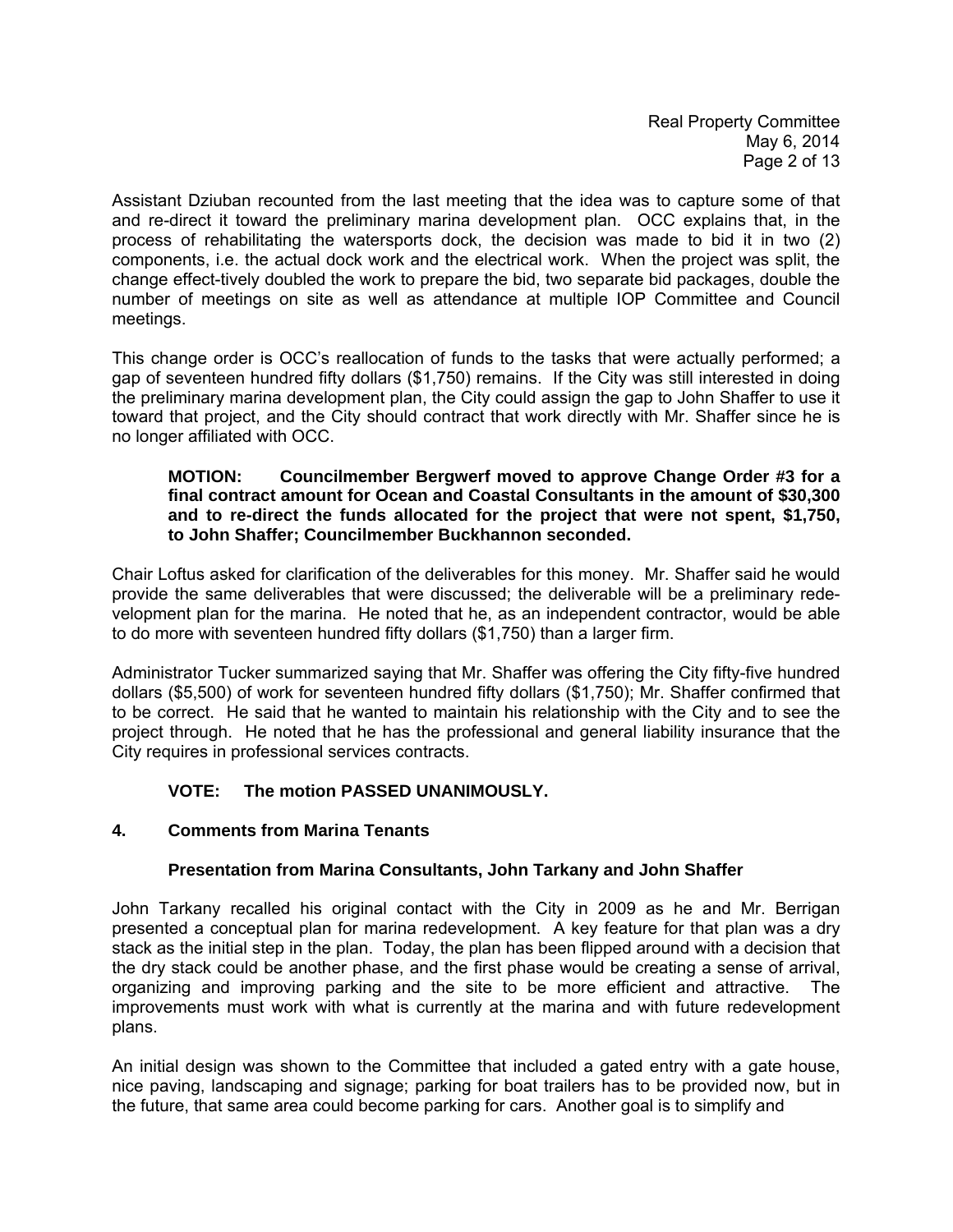organize the circulation with nice landscaping and better drainage, relocate some utilities, an organized lighting system, and, possibly, incorporate some sustainable things like permeable pavers, LED lighting, enviro-swails, native plants, and keep the stormwater runoff on the site.

The original conceptual drawing included relocating the boat ramp, but that has become unrealistic; therefore its location must be embraced as a fact. The dry stack area is preserved and still inter-changeable with the future master plan.

Chair Loftus commented that many residents like to drive their golf carts to the marina and asked what provisions were being made for cart parking. Mr. Tarkany pointed to locations that would be suitable to both golf carts and bicycles near the store.

The Chair then asked about a plan for the drainage ditch; Mr. Tarkany indicated that the plan was to plant trees and native grasses along the marina side of the ditch, but there is no plan to fill in the ditch. OCRM is not receptive to piping the ditch since the ditch does not represent a hardship and piping it does not benefit the public; Chair Loftus stated that the City would not support piping the ditch; piping the ditch would mean surface flooding because it could not handle the water from a big rainfall.

Chair Loftus said that the marina will have to provide trailer parking even after the dry stack is built; many off-island residents bring their boats to the IOP Marina for launching. Mr. Tarkany responded that the dry stack is to become more of a community asset first and visitors second. The Chair noted that Wild Dunes does not allow residents to leave a trailer visible; therefore the dry stack will be an advantage for those resident boat owners.

Councilmember Bergwerf voiced her opinion that the dry stack will create a need for even more parking; a dry stack built to store two hundred fifty (250) boats could bring five hundred (500) vehicles each needing a parking space.

Mr. Tarkany added that another thing they wanted to encourage was boat owners driving their golf carts or riding their bikes to the marina to use their boat stored in the dry stack or being dropped off at the marina.

Councilmember Buckhannon suggested that a shuttle could be run to get residents to the marina, meaning that vehicles are left at home. The Chair opined that to charge for parking at the marina would encourage carpooling.

Administrator Tucker asked the purpose of a gate house. Mr. Berrigan replied that the gate house was a welcoming feature. The Administrator asked if people would need to have something in order to get through the gate; Mr. Berrigan responded that there are no requirements to enter.

Mr. Berrigan noted that a fee of five dollars (\$5) is charged for single car parking for daily parking and has been since 1999. He explained that companies renting a boat or taking people on environmental tours pay a percentage of their gross revenue to cover parking for their clients; people going into the store or dining at Morgan Creek Grill do not pay to park.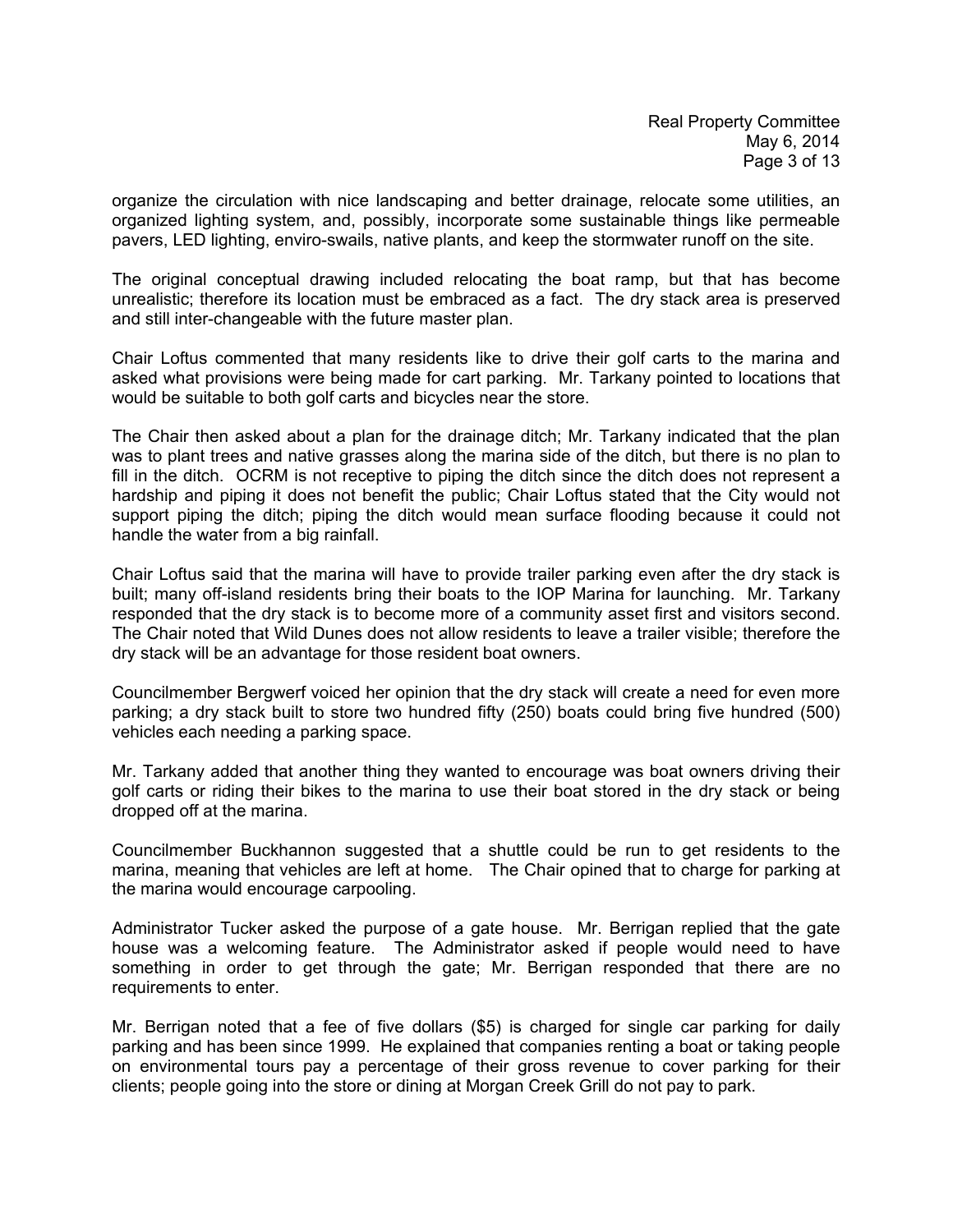Mr. Berrigan commented that he has spoken with other tenants at the marina, and they are willing to share in the expense of the gate house attendant.

Councilmember Bergwerf asked about the estimated cost for the gate house; Mr. Tarkany indicated that the gate house would cost approximately thirty thousand dollars (\$30,000) and the automated gates would be an additional twenty thousand dollars (\$20,000). The Councilmember asked why gates were needed. Mr. Berrigan explained that the gates would function like the gates of an unattended parking garage in downtown Charleston.

Mr. Tarkany stated that signage, lighting, pavers, Palms, gates and gatehouse are estimated to cost ninety thousand dollars (\$90,000); he also voiced concern about what they might encounter in the renovation.

Acknowledging that this effort was not being funded by the City and possibly not doable, the Administrator strongly encouraged Mr. Tarkany and Mr. Berrigan that they should mesh the things that are still undone and add those things mentioned today. Additionally, the Administrator voiced the fact that she thought they might have trouble "selling" the gate, because some people have problems with gates; the thought that something gated is unpleasant and stops being community and starts being privileged. Fire Station 2 is basically at the entrance to the marina fire apparatus must be able to get out; if vehicles begin to stack up at the gate and a fire truck is blocked in, there is a need for two (2) people, i.e. one person to wave people in and a second to give instruction on where to go.

Mr. Tarkany ceded that a problem with gates is stacking, bailing out and turning around.

Administrator Tucker stated that people could get stuck and a lot of the good things being tackled might be shutdown based on the notion of a gate. Mr. Tarkany noted that there are many ways to make a good sense of arrival occur.

Chair Loftus reminded Mr. Tarkany that the marina was purchased with City taxpayers, and, if residents felt that it was inaccessible to them, there would be a problem.

Mr. Berrigan noted that he and Mr. Tarkany need to rethink the gate, but he wanted to know the next step with available funding. He said that Mr. Tarkany would be putting together drawings that are more inclusive, but he was interested to know the next step in the budget process.

The Administrator reported that there was nothing in the FY15 budget directed toward this plan; if it was the will of Council to move forward with this project, the budget must be altered if it is the intent for the City to pay for some or all it. The Administrator noted that the budget is in a stage where changes can be made.

Chair Loftus commented that Council has been trying to cut back and not to add to the budget.

Referring the most recent version of the FY15 budget, Administrator Tucker stated that the budget includes in Capital Projects, Special Projects one hundred thousand dollars (\$100,000) for the design of new docks on the Intracoastal Waterway and seventy-five thousand dollars (\$75,000) for consulting and designs fees for the marina site enhancement project.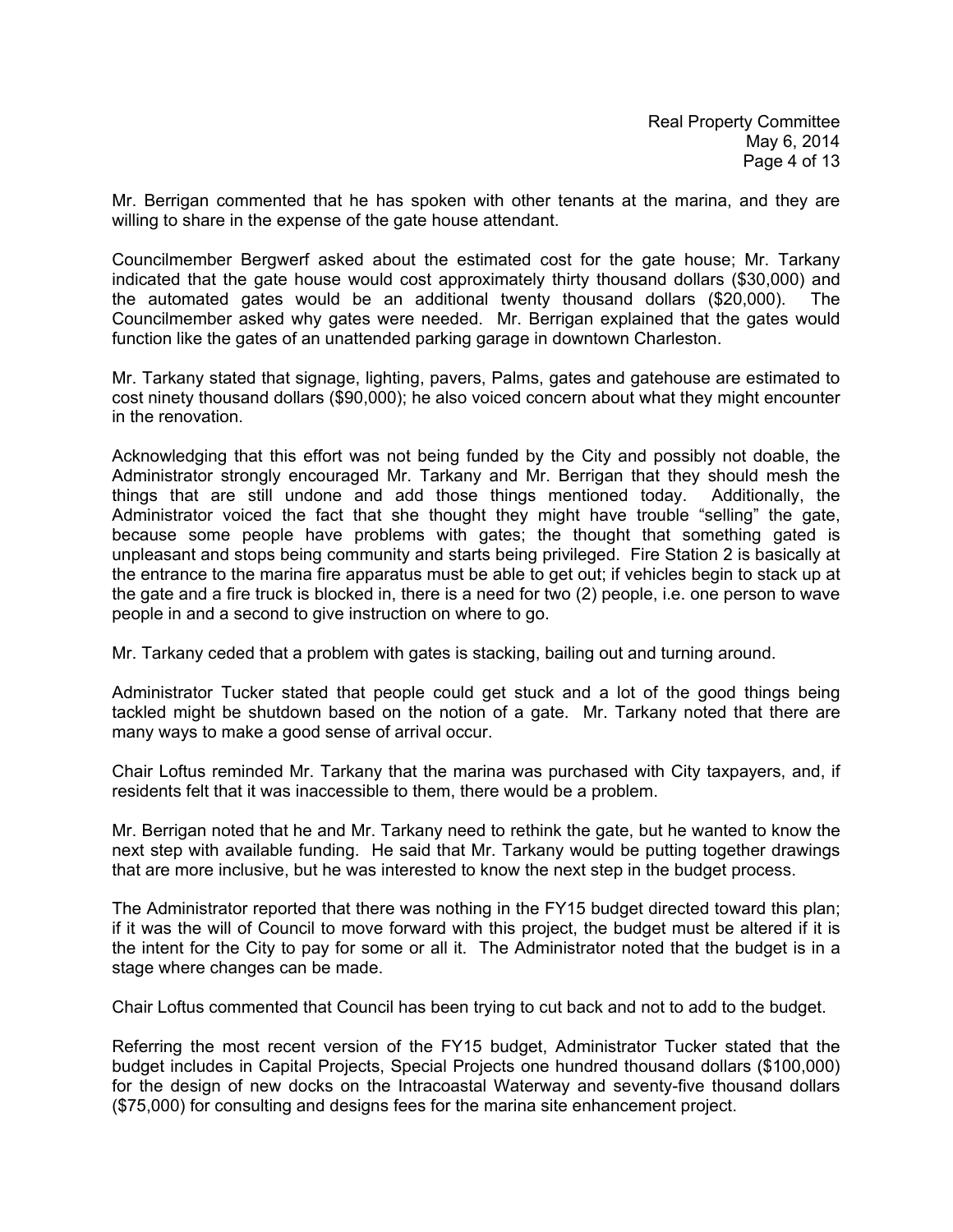The Chair added, "but no money for execution."

In the Administrator's opinion, the money in the budget was more directed at the docks than at the site, but it could be redirected or reconfigured if that is what this Committee, the Ways and Means Committee and City Council chooses to do so. Before making a decision, Administrator Tucker indicated that the Committee should also look at Mr. Shaffer's work. At issue is how many things are going to be done at the marina and at what point is the City going to do which things within the available money.

Councilmember Bergwerf asked Mr. Tarkany if he had a figure for the parking changes being proposed for the marina; Mr. Tarkany quoted a figure of five hundred fifty thousand dollars (\$550,000) with the gate and with a contingency for engineering and soft costs of ten percent (10%) for a total project cost of six hundred thousand dollars (\$600,000). Mr. Berrigan said that he did not want to completely abandon the gate house.

Chair Loftus asked Mr. Berrigan when the marina experienced its peak hours; to which Mr. Berrigan responded 10:00 a.m. to 2:00 p.m. and the restaurant has its peak hours between 4:30 p.m. and 9:00 p.m.

John Shaffer stated that he started some preliminary sketches for the overall master plan, but the Committee wanted to begin the review with the plans for the Intracoastal docks. (A copy of the sketch and cost estimates are attached to the historical record of the meeting.) He noted that the orientation and the dimensions of the existing docks make docking challenging; therefore, his goal was to reconfigure and repurpose the docks to make them more of a benefit to the marina. He displayed the conceptual drawing which involves the removal of the fingers, moving the dock out closer to the Intracoastal Waterway channel and using the existing concrete pilings at the end of the fingers for the back side of the dock and internal pile guides. Mr. Shaffer believes that this reconfiguration will provide linear, side-tie docking around the entire dock which is nearly five hundred fifty (550) linear feet; the dock will be shortened a little to improve access behind the dock between the existing restaurant dock and existing watersports dock. He commented that an option he had investigated was the possibility of shore power on the dock to make it more attractive to larger boats; Mr. Shaffer stated that he had consulted three (3) marine contractors for cost estimates and overall construction feasibility. The projected cost for the dock reconfiguration of the docks is seventy-three thousand six hundred dollars (\$73,600) using the existing piles. Costs associated with the electrical upgrade add considerably to the budget; the two (2) costs varied widely at one hundred twenty-seven thousand dollars (\$127,000) and one hundred ninety-three thousand dollars (\$193,000).

Responding to the Chair question, Mr. Shaffer stated that the plan is to re-use the entirety of the dock.

Mr. Shaffer also has included the Boating Infrastructure Grant (BIG) application in the soft costs, which are thirty thousand five hundred thousand dollars (\$30,500); he assured the Committee that he could handle the project for that amount, but a larger firm may be higher since the project will have to go through the City's procurement process.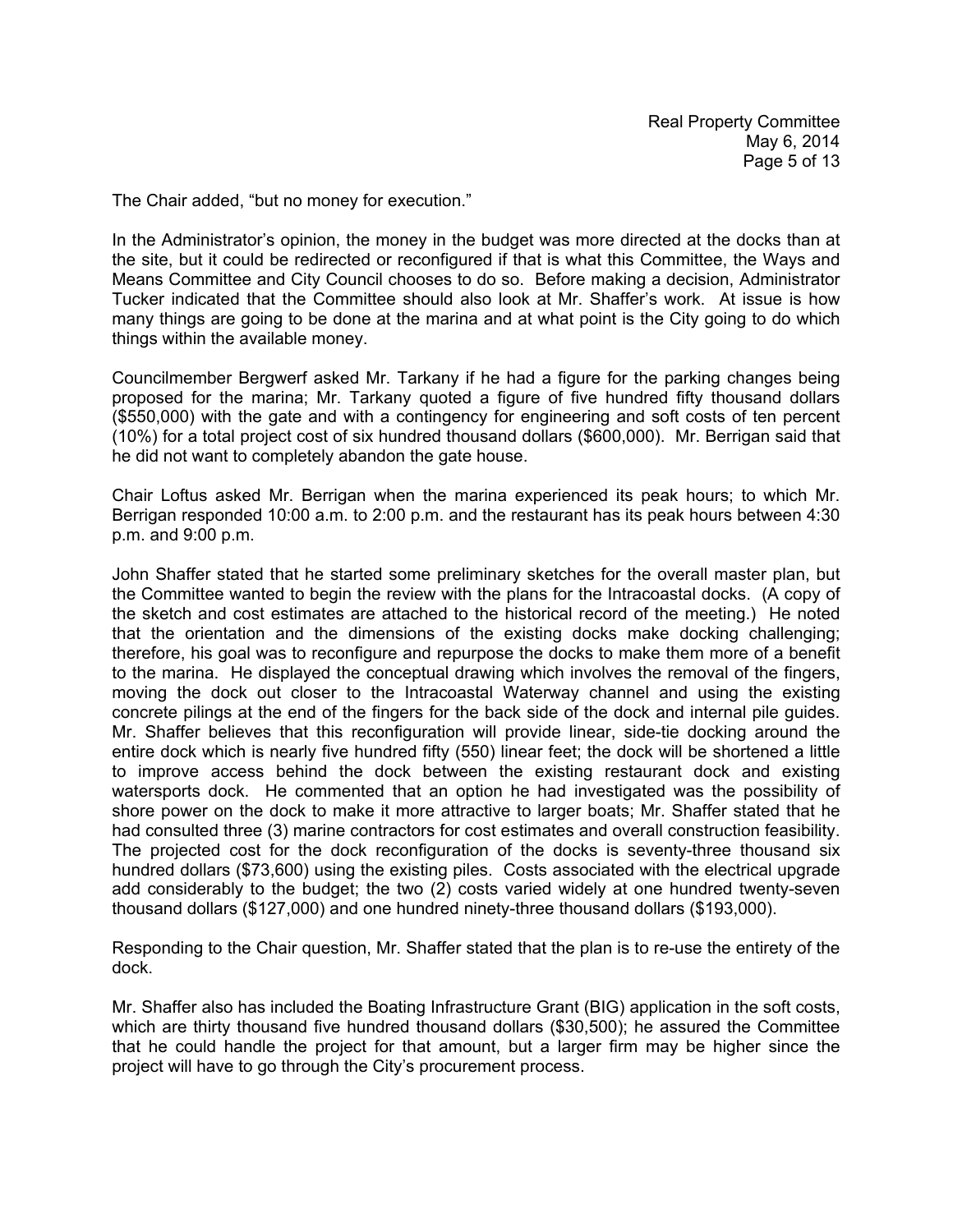Again Mr. Shaffer said that he has used as much of the existing infrastructure as possible, but the electrical upgrade is a new element that he believes will add value to the dock and increase revenue for the marina.

Mr. Shaffer also included a schedule that details what he envisions the amount to be recuperated from the Boating Infrastructure Grant, and that figure is fifty-seven thousand seven hundred seventy-five dollars (\$57,775) based on the lower price estimate, leaving the City to fund one hundred seventy-three thousand three hundred twenty-five dollars (\$173,325). Mr. Shaffer stated that he met with Scott Meister from DNR last week, and he suggested that the City apply for a Tier 2 grant, which has a ceiling of one and a half million dollars (\$1,500,000); whereas the state has a total of one hundred thousand dollars (\$100,000) to award to Tier 1 projects in the state. Mr. Shaffer and Mr. Berrigan were considering sending two (2) grant applications to Mr. Meister and his staff at DNR for an opinion of which is more competitive. Mr. Shaffer indicated that, in his opinion, the City could fund between one-third (⅓) to one-half (½) of the project through a Boating Infrastructure Grant if the City is successful with the award, depending on how much is dedicated to transient usage.

Administrator Tucker said she did not know how much of the costs on Mr. Shaffer's schedule would fall into the category of the seventy-five thousand dollars (\$75,000) already budgeted.

Chair Loftus commented that the budget contains one hundred seventy-five thousand dollars (\$175,000) toward a total project of two hundred thirty-one thousand dollars (\$231,000) resulting in a net of fifty-six thousand dollars (\$56,000). If the City were to get that much from the grant, it will nearly break even.

The Administrator noted that to do that leaves no money to be spent on the project discussed earlier; a decision must be made about which project takes priority for FY15.

Mr. Shaffer said that a permit could be designed for these docks for much less than one hundred thousand dollars (\$100,000). He stated that the FY16 budget would include funds for construction of the docks and design for new docks on Morgan Creek.

Administrator Tucker cautioned that those capital plans are assuming that the City can afford them, and, until the projects are bumped against the available fund balance, the City does not know if it can afford to do the project.

Mr. Shaffer remarked that Mr. Meister said that the grant funds would not be available until a year from now; if the grant is awarded, then the money is obligated, and the City could move into construction.

The Administrator reminded the Committee that the City must front the money

Mr. Berrigan noted that the City would have five (5) years to complete the project, so, if it is not budgeted for this year and the City applies for the grant this year to be awarded this time next year, the City has five (5) years to complete the project which is included in the ten (10) year capital plan. Again the Administrator cautioned that it assumes the City has the money.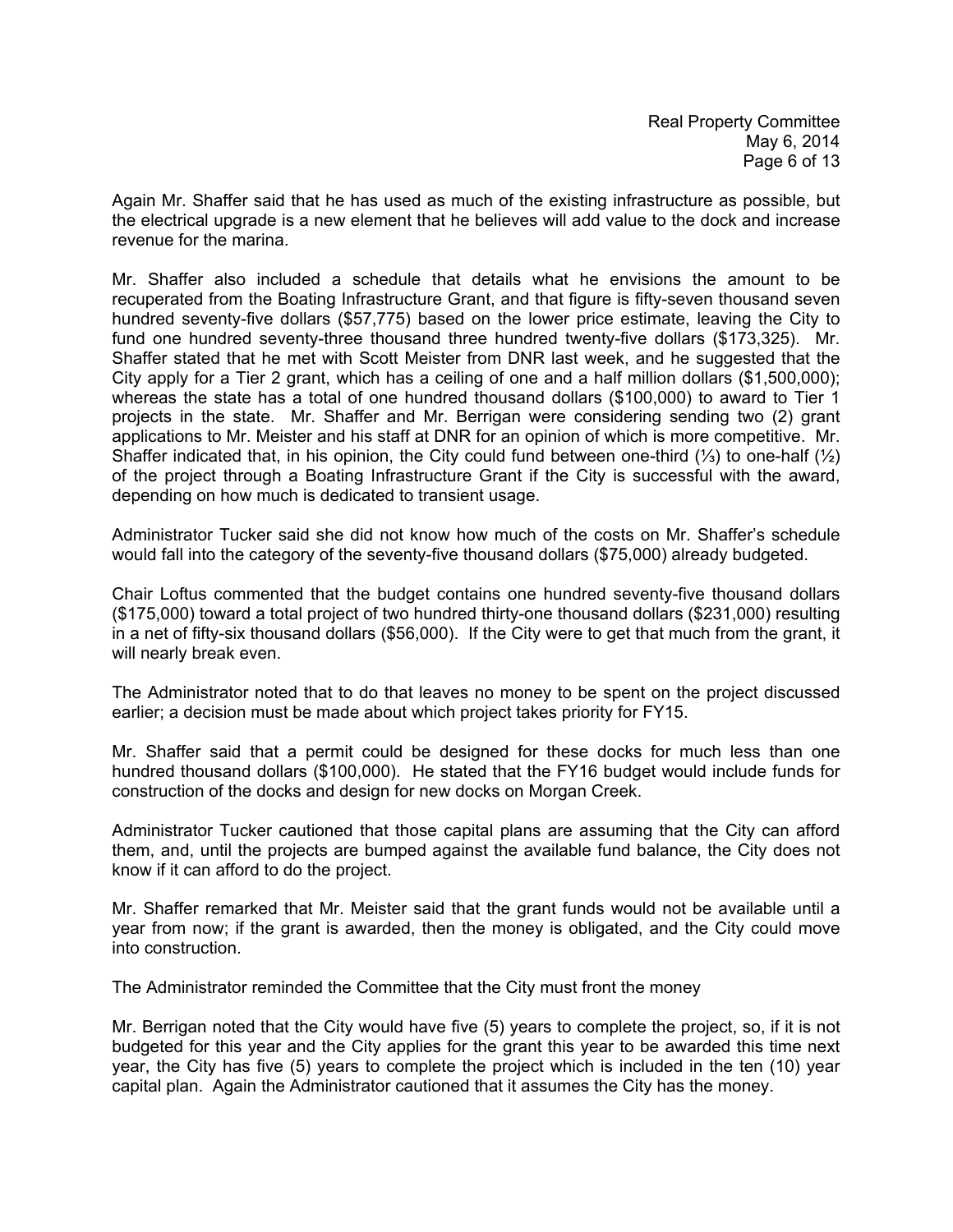According to the Administrator, one thing the City would want to examine carefully is that the City would not want to apply for a grant, get that grant award and then not be able to follow through with the matching funds. Once the project is designed and the City looks at what is to be applied for, a decision must be made about whether the City can front one hundred percent (100%) of the project to be reimbursed fifty percent (50%) of the portions which are eligible.

Mr. Shaffer explained that, if the City wants to apply for a grant this year, the applications are due July 1<sup>st</sup>.

Administrator Tucker questioned whether any elements of the parking project would be grant eligible; Mr. Shaffer responded that none are eligible.

Chair Loftus said that the City could do one (1) project, the Intracoastal docks, and come out even with the grant money using the funds budgeted in FY15 or use part of the budgeted funds to start the gateway project, knowing that the entire project will not be completed in FY15. He noted that the City is reaching the ninth hour; First Reading was in April and Second Reading is planned for May 27<sup>th</sup>.

Responding to Jay Clarke's comments, the Chair stated that the plan presented by Mr. Tarkany at six hundred thousand dollars (\$600,000) is a big ticket item, and he did not think anyone on the Committee thought the City had the money to spend on it. The City has other critical needs that must be addressed, such as the replacement of the public restrooms on Front Beach, which will hit the budget in FY16.

Mr. Clarke suggested that the entrance and parking improvements could be done in phases, and the Chair asked him what could be done for seventy-five thousand dollars (\$75,000).

Mr. Shaffer said that, if the City were to proceed with applying for the grant, the cost is small and at no risk to the City, and the process will take about a year to know if the City has been approved with five (5) years to implement the project. Since the grant runs for five (5) years, any of the other projects could be put ahead of the Intracoastal docks in Mr. Shaffer's opinion.

Chair Loftus voiced his concern over the condition of the Morgan Creek docks; he noted that the Intracoastal docks do not function well, but are in good shape. The marina docks are in poor condition and deteriorating every day.

The Administrator explained that if the City were to accept the grant award, the City would be committing to front one hundred percent (100%) of the expense of the project until reimbursed for the part of the project that is eligible expense. In her understanding, for FY15 the only amount the City would have to front that is grant eligible for reimbursement later is the soft costs for design; if the City receives and accepts a grant award, in FY16, the City would have to budget for the balance of the expense and also show potential for a corresponding grant income. But the City would have to have the cash to do it, meaning that Council would have to vote on funds for FY15 and identify funds for FY16 to move forward.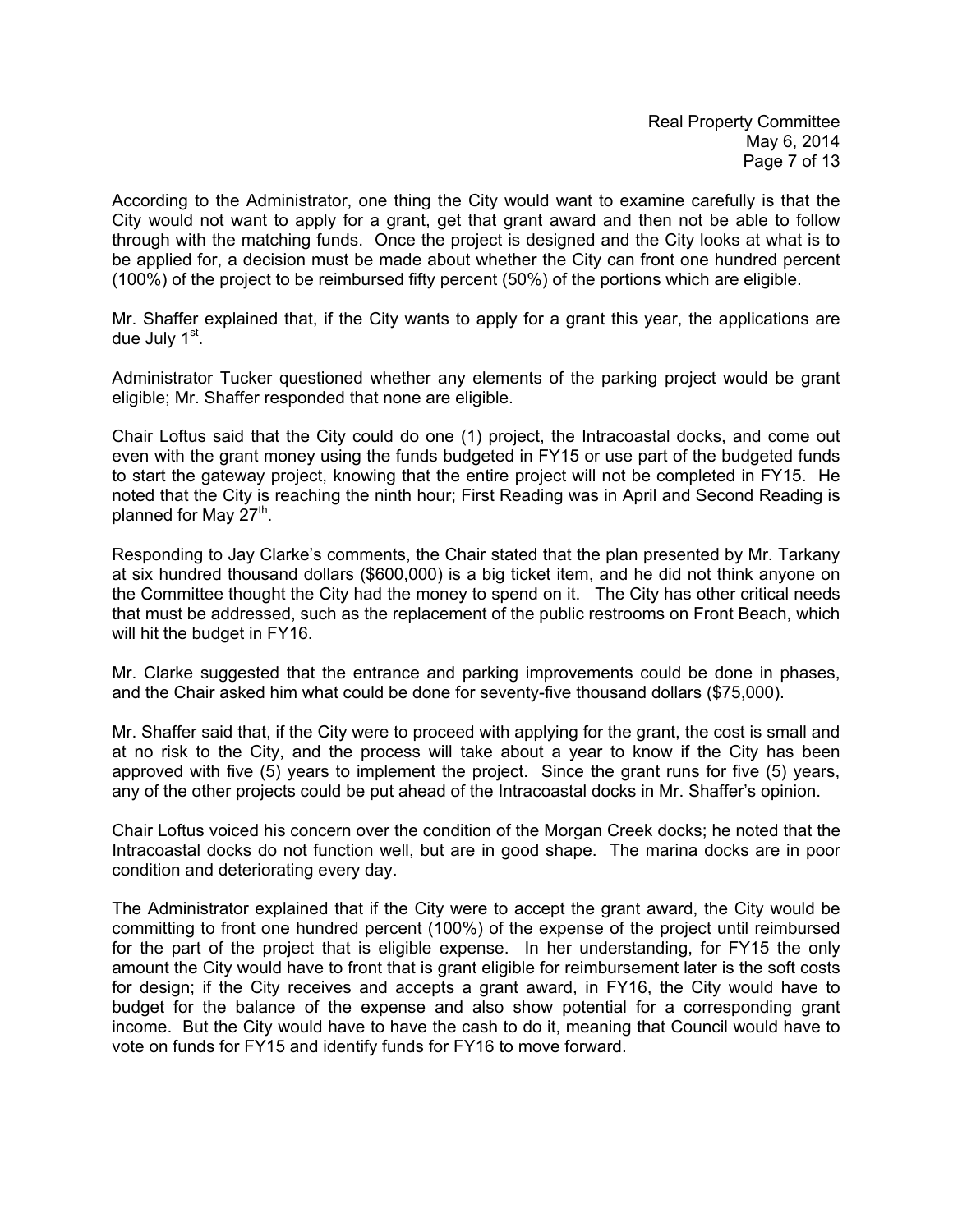From looking at the fund balances, the Administrator said that the City is still in a place where it must decide whether to go forward with the Intracoastal docks or what portion of the site improvements to be pursued in FY15 or FY16.

Chair Loftus summarized that forty thousand dollars (\$40,000) needs to be identified for the soft costs of the Intracoastal docks, leaving one hundred thirty-five thousand dollars (\$135,000) in the FY15 budget to be applied to parking lot improvements.

Mr. Tarkany said that the improvements could be done by line items, getting rid of the utility blights or doing by category, site prep and cleanup or by area, concentrating beautification to those areas that will have the greatest impact.

The Chair suggested that Mr. Tarkany and Mr. Shaffer come to the Ways and Means Committee meeting on May 20<sup>th</sup> to explain how the re-direction of FY15 budgeted funds will start the Intracoastal docks and use the balance towards the parking lot upgrades. Mr. Tarkany said that, if they knew the amount they had to work with, they could figure out what they could do.

Administrator Tucker recalled from Mr. Tarkany's overview a lot of environmentally friendly elements relative to runoff and drainage and asked Mr. Tarkany if he was familiar with NPDES requirements. The Administrator stated that the City has funds in its NPDES fund, some of which have been earmarked, but she believes that funds remain. The Administrator suggested that there may be a component of the six hundred thousand dollars (\$600,000) that would be related to friendly filtering of stormwater runoff. Mr. Tarkany stated that a significant portion of the total that was dedicated to infrastructure and drainage.

In Mr. Tarkany's view, parking and drainage were a real need at the marina, and he thought that should be the first phase.

The Administrator stated that she did not hear a member of the Committee ask to increase the amount of money, but she did hear a desire to reallocate the money proposed in the FY15 budget.

Treasurer Suggs informed that Committee that seventy-five thousand dollars (\$75,000) has been earmarked in the FY15 budget as a Professional Services line item, which does not need to change; the description is somewhat vague currently as it reads "consulting and design fees at the marina site." The budget does not need to be changed for that, and decisions could be made later as to which project it is applied or the breakdown between the two (2) projects. The one hundred thousand dollars (\$100,000) is labelled "design new docks on Intracoastal Waterway" that could be changed to parking lot improvements or marina improvements. By doing this no budget number has to be changed.

**MOTION: Chair Loftus moved to change the definition of line 163 in Marina Special Projects in the FY15 budget to Marina Site Enhancements; Councilmember Bergwerf seconded and the motion PASSED UNANIMOUSLY.**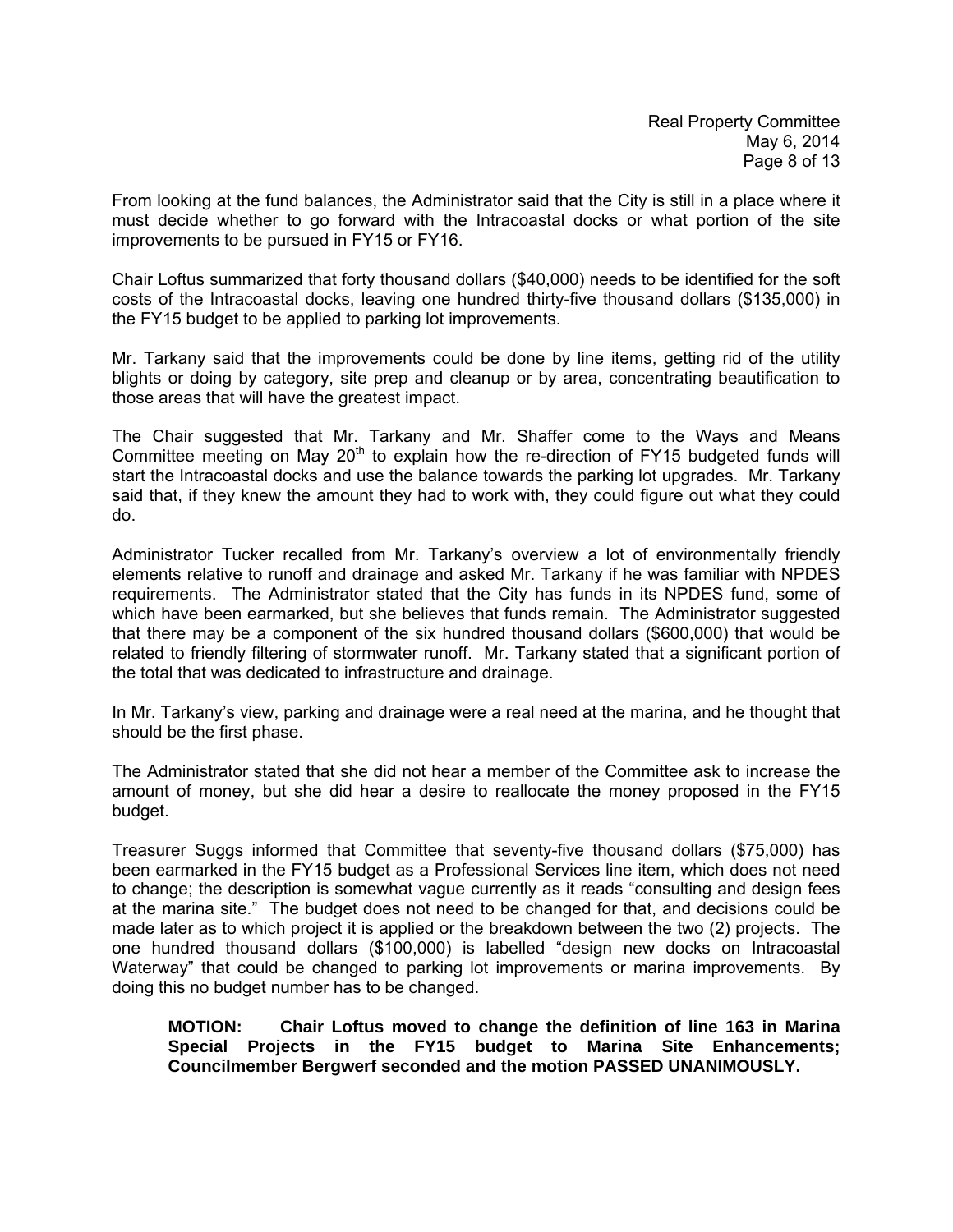**MOTION: Councilmember Bergwerf moved to change the definition of line 164 in Marina Special Projects in the FY15 budget to Consulting and Design Fees; Chair Loftus seconded and the motion PASSED UNANIMOUSLY.** 

## **5. Old Business**

## **C. FY15 Budgets and Long Range Capital Plan as it relates to Leases**

Administrator Tucker stated that the pink budget included in meeting packets contains all of the changes from the Ways and Means Committee meeting, i.e. the transfers-in and the items selected from the menu. The Administrator wanted to start the discussion with the Capital Plan and the way things on are the plan. Related to that, the Administrator related having received input on the Capital Plan from one (1) of the marina tenants concerning the order they thought should appear on the Capital Plan in terms of when they should be replaced; that input has not been incorporated into the latest version of the budget.

A second issue for discussion concerns the four (4) leases at the marina and what the tenant's responsibilities are based on the terms of that lease; Administrator Tucker referred to the schedule in meeting packets that details that information in the lease for each tenant, and what the City's responsibilities are. Each lease has a listing of the City's personal property, and this is part of the ongoing debate about whose responsibility is it to replace what. Some of the items that appear on the City's personal property list also appear on the City's Capital Plan because they are "big ticket" items, and, when they roll forward for the year that the City was planning to replace them, staff looks at them and makes a decision between the need to replace in this year or to defer to another year. The situation is different with the marina tenants because, when something rolls forward on the plan to be replaced sometimes, according to the lease, it is tenant's responsibility to replace that item. The conflict for this Committee is that the staff has pulled it forward on the plan because that is the City's general practice, but the question arises about whose responsibility is it. If the City wanted to take the hardline approach in the interpretation of all the leases, clearly the City is not obligated to replace any of those things except those that appear in the column labelled "City Responsibility." This puts the City in the position that, if something rolls forward for replacement and, in fact, it is beyond its useful life and needs to be replaced, is the City then in a position to approach the tenants and tell them that the time has come to replace that item?

The Administrator's goal on this subject is to get feedback from the Committee as to whether to take these items off the Capital Plan so that they do not come up because the City is sending something of a mixed message to tenants when these things roll forward in the Capital Plan, are discussed as part of the budget, and put in the budget to fund. Some of these items, according to the lease, would not be the City's responsibility to do.

The Administrator continued the problem with administration of the leases and the City's expense is twofold, one (1) being the historic practice, that does not obligate the City going forward, but, in the early stages of the City's relationship with its tenants at the marina, there was a desire to nurture and to help them be successful. As time has passed, the City has reined in that, but mixed messages remain in the language of the leases versus the way the City treats its capital plan and replacements. The issue is not simply a matter of yes or no when a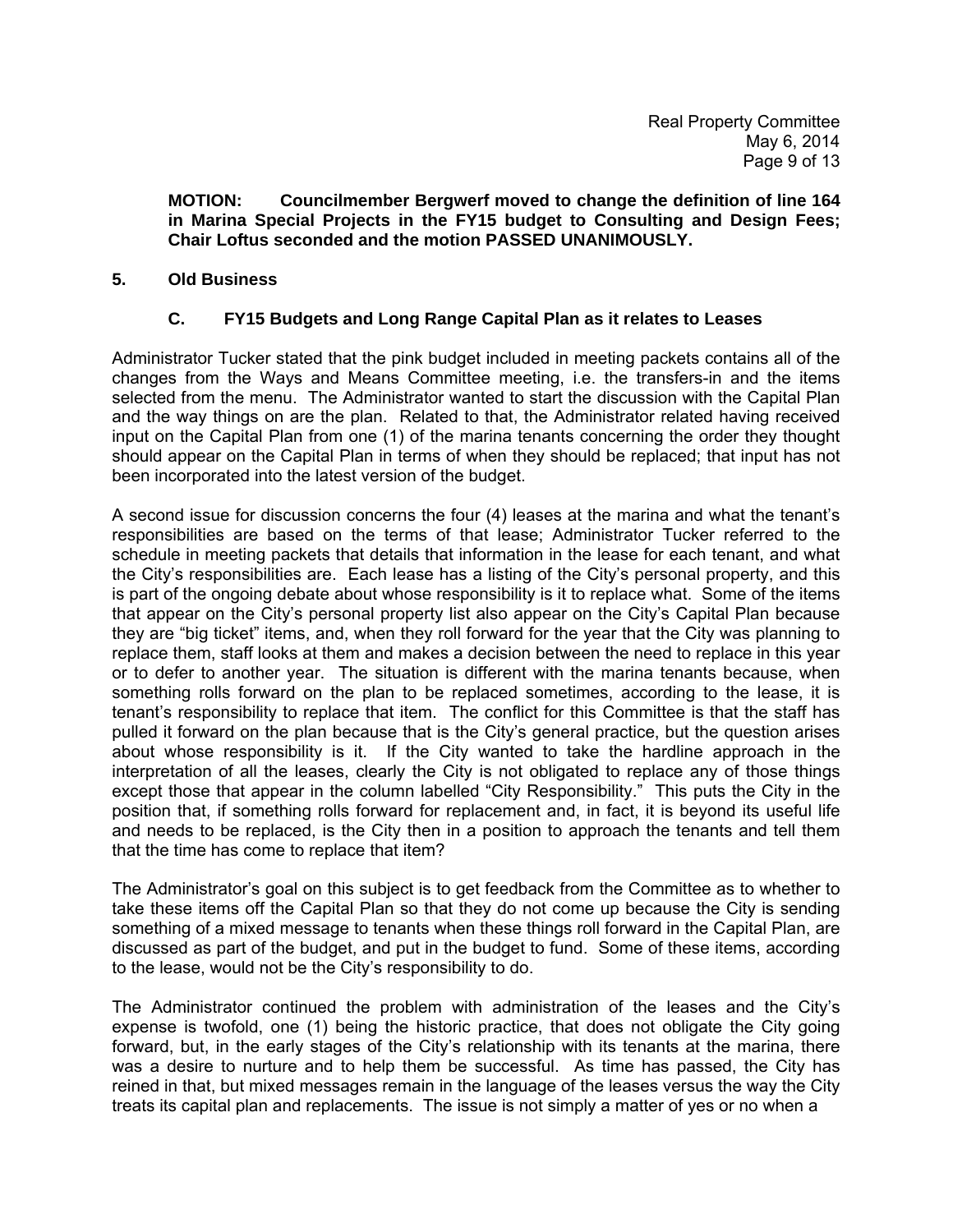tenant come forward and request something, the City is providing information that may be sending a mixed message to tenants in that the City is saying it may have some responsibility to replace these things because the Capital Plan has said that they are worn out and will come forward on the Capital Plan.

When one looks at the Capital Plan, one sees a list of things identified to roll forward in the City's budget for replacement, and, in fact, it may not be the will of the Committee to do that, but to remove them from the Capital Plan because they are not designated in the lease as the City's responsibility is a direction the City Administrator needs from this Committee. The City's typical practice has been to weigh the requests as they come in and determine if the City wants to participate or not although it is clear in the lease the City does not have to. The City has also kept these items on the Capital Plan and, at budget time, has made decisions about whether or not the City wants to replace them. Staff requests input from the tenant, which again sends a mixed message to the tenant who might say that they do not need the item that has rolled forward, but requests another item.

The Administrator stated that she will administer the leases however the City wants them administered.

Chair Loftus asked what is customary that a landlord will cover on these leases, and he referenced a convenience store. The Chair agreed that it is important for these businesses do well because he sees them as part of the fiber of the island; on the other hand is the question of what is fair.

Councilmember Bergwerf agreed that it was confusing, and, from her experience as a tenant, she stated that things built-in the store – the HVAC, roof, windows, or a walk-in cooler that was in place when the lease was signed – are clearly the landlord's responsibility. A point-ofsale/cash receipts system seems the tenant's responsibility, in her opinion.

Administrator Tucker said that she thinks the City has replaced a point-of-sale system at the dock at the City's expense; again a mixed message because, when the point-of-sale system is needed for the store, the City has replaced it for another business. This is an example of the type of dilemma the Administrator faces in administering the leases and trying to be fair. The Administrator will take the hard line if that is what the City wants and take these items off the Capital Plan or tell her what items fall into the City Personal Property that should remain on the Capital Plan. The Administrator recalls hearing a tenant say, in a meeting, "If this fails, I cannot afford to replace it."

Chair Loftus said that there are items that he feels the City should replace and there are others which should be considered a cost of doing business. He commented that the responsibilities between tenant and landlord should be clearly stated in the leases.

Having reviewed the listing for Morgan Creek Grill, Mr. Clarke stated that there are items on the list that do not exist anymore; he offered to clarify the list for the restaurant. In addition, he reported that the walk-in refrigerator is failing, and he wants to relocate it in the restaurant. The Administrator noted that the cost of a new walk-in refrigerator will be around seventy-five thousand dollars (\$75,000).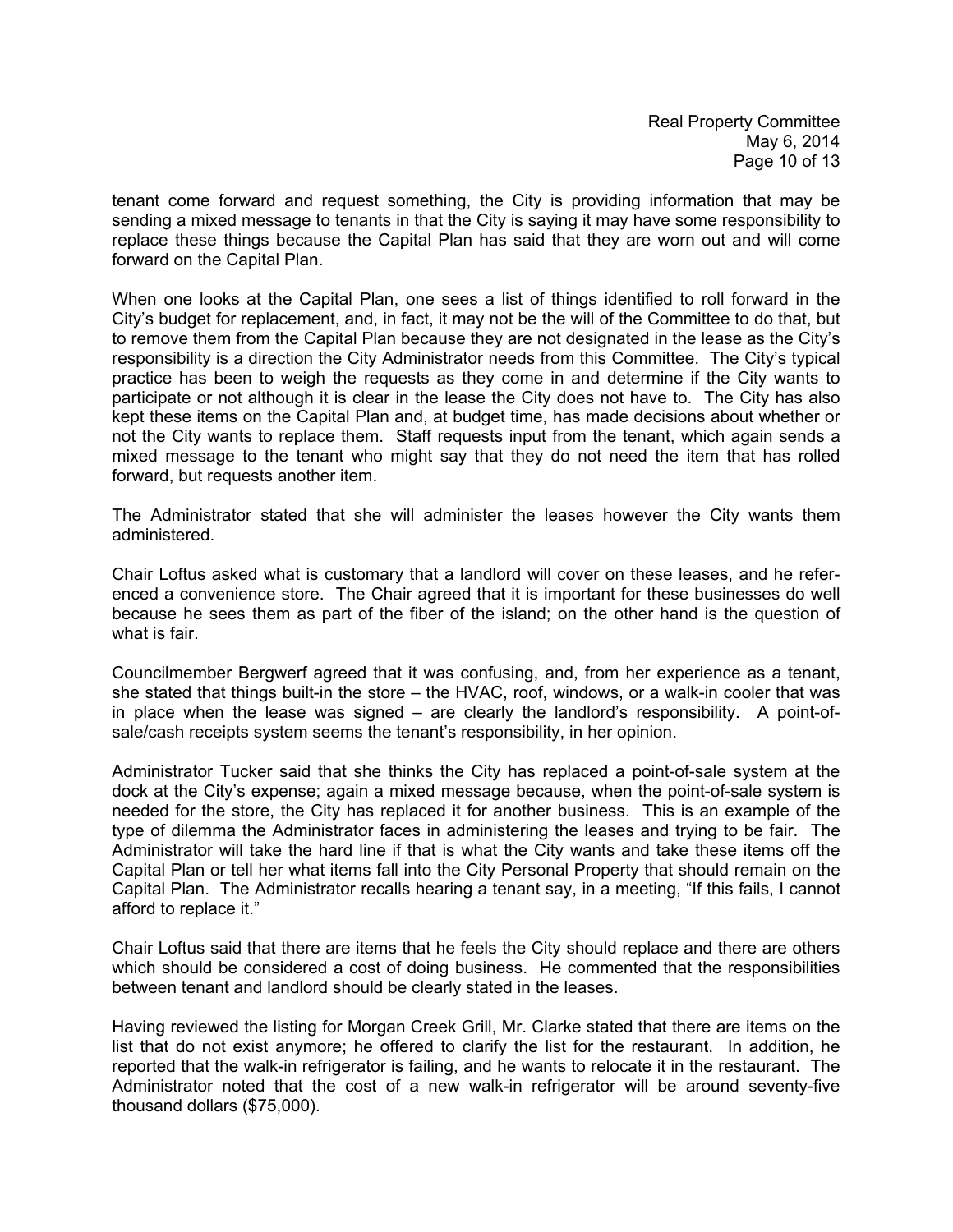According to the Administrator, Mr. Clarke has communicated with her about the refrigerator, but the item is not included in the FY15 budget.

Chair Loftus suggested that each tenant should identify its needs for consideration and for the City to come back with research about what is customary for the landlord and tenant to do. He indicated that he needs more information before making any decisions at this meeting.

Brian Berrigan, the marina manager, stated that, when the City purchased the marina in 1999, it was City's first venture as a landlord, and City Attorney Sottile and a couple of Councilmembers developed these leases; he agreed that it is a triple net lease. He commented that he has learned over time that it is not the best thing for the tenants at the marina; he stated that both he and Mr. Clarke have invested a considerable amount of money on the City's property. Mr. Berrigan estimated that he believes the value of the City's property today has doubled from when purchased in part because of the efforts he and Mr. Clarke have made. He continued that as the landlord of a four and a half million dollar (\$4,500,000) property with structures on it, the City's Capital Plan has money to put back into that property, and that is what he is asking for. He said that he had stated in a meeting, "If this fails, I will go out of business." He commented that he has spent the past seven (7) years paying his marina store investors back, and, if one (1) of the coolers fails, he will be "in a heap of trouble." Mr. Berrigan stated that, between business license fees, local option sales taxes, rent, etc., he has paid one hundred thousand dollars (\$100,000) from the store last year; over twenty (20) years, that is two million dollars (\$2,000,000). He expressed the opinion that the City should be putting some of that money back into the marina.

Mr. Berrigan noted that he has requested to have some lease amendments because he has been getting mixed messages; in January, the City paid to replace the fuel dispensers for several thousand dollars. That is the City's assets, therefore, something for which the City should pay. He believes that the City should be responsible for the walk-in cooler, the walk-in freezer, and the point-of-sale system, which is listed as a City asset in the lease; he said that there are certain items on the marina side that are listed as City assets that he has paid for over the years. Mr. Berrigan stated that he and Mr. Clarke are asking for the City to be responsible for major pieces of equipment, and there is money in the marina fund to put back into the marina. He offered to come back to the Committee with similar leases to show the commercial tenant/landlord relationship.

Councilmember Buckhannon agreed with Mr. Berrigan since he, too, has had experiences with triple net leases. He indicated that he has had a problem for several years in getting the information provided in the schedule they have been discussing.

Mr. Berrigan stated that there is ambiguity in the lease, and he hopes to eliminate that element in his lease renewal.

Administrator Tucker said that Mr. Berrigan has indicated that the replacement of the nonfunctioning walk-in freezer should be moved to FY15 and that the replacement of the point-ofsale/cash receipt system is important to do. The Administrator commented that included in the FY15 budget is thirty-five thousand dollars (\$35,000) for the replacement of the fuel dispensers at the dock, only with failure; in an effort to keep the bottom line the same and to leave money to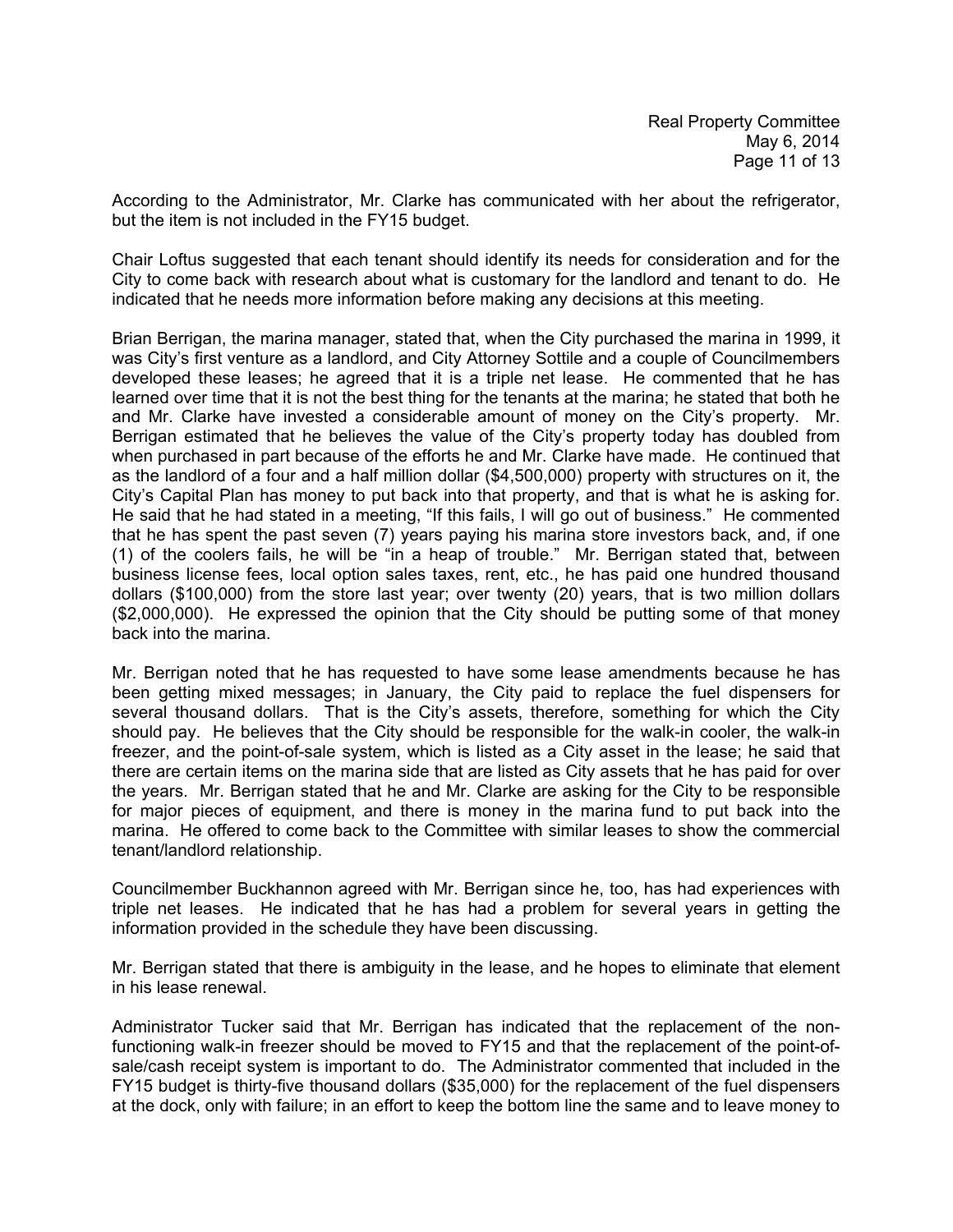Real Property Committee May 6, 2014 Page 12 of 13

get that started. If the Committee is in agreement, a change could be made to move the ten thousand dollars (\$10,000) to replace the non-functioning store walk-in freezer to FY15 and reduce the fuel dispensers at the dock to twenty-five thousand dollars (\$25,000). If the fuel dispensers at the dock fail, the City will be ten thousand dollars (\$10,000) short, but these changes will accomplish the goal of responding to some of the things Mr. Berrigan has requested and leaving the bottom line the same.

#### **MOTION: Chair Loftus moved to move the replacement of the non-functioning store freezer from FY16 to FY15 at \$10,000 and to reduce by \$10,000 the replac ment of fuel dispensers at the dock; Councilmember Bergwerf seconded and the motion PASSED UNANIMOUSLY.**

On the subject of the FY15 budget, Chair Loftus referred to the schedule staff prepared showing the expense increases since 2011 and the percentage associated with the increases, he asked that the following lines to be researched before the Ways and Means Committee meeting:

 Non-Capital Tools and Equipment with a 117% increase Maintenance with a 47% increase Advertising with a 45% increase Employee Training with a 56% increase Miscellaneous with a 97% increase

With a very tight budget, the Chair wants to study these categories with significant increases.

## **6. New Business**

## **A. Discussion of Lease Renewal and Prospective Changes**

Administrator Tucker stated that the lease for Marina Outpost is up for renewal; the tenant has indicated that he wants to exercise the option to renew, but would like to have amendments to the lease to clarify the financial responsibilities related to the walk-in freezer, the built-in merchandise coolers, the ice machine, the bait cooler, point-of-sale system, fuel dispensers and monitoring and the HVAC units.

# **B. Consideration of Contracts in Excess of \$10,000 –** None

## **7. Miscellaneous Business**

## **Tenant Rents Report**

The Administrator reported that all tenants are current, and Morgan Creek Grill is ahead.

Next Meeting Date: 5:30 p.m., Tuesday, June 10, 2014 in Council Chambers.

## **8. Executive Session –** not needed